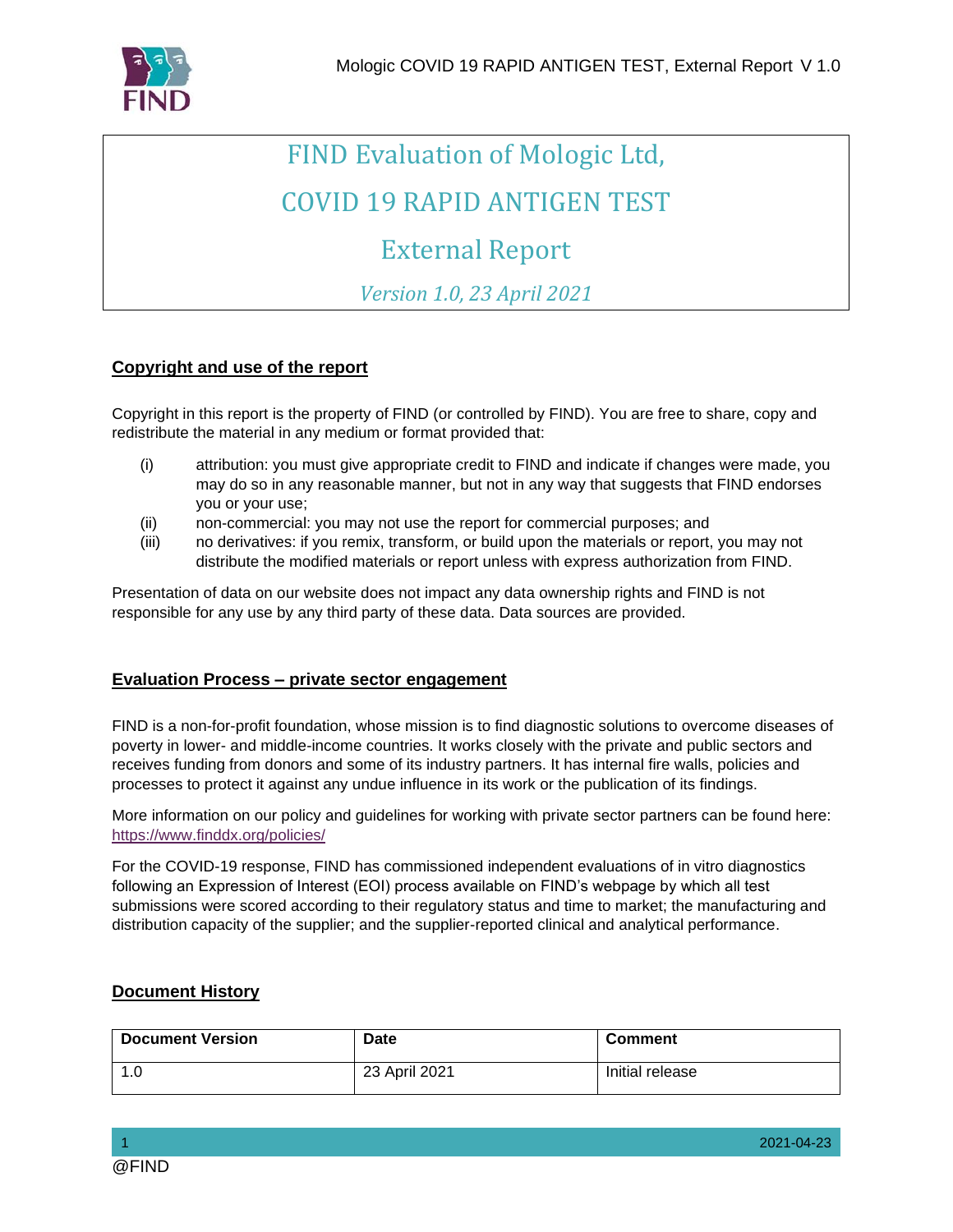

## **1 Product Info:**

| <b>Manufacturer Name</b>                                | Mologic Ltd.                                                                                     |
|---------------------------------------------------------|--------------------------------------------------------------------------------------------------|
| Test name                                               | <b>COVID 19 RAPID ANTIGEN TEST</b>                                                               |
| Product Code(s)                                         | 11811125                                                                                         |
| Pack size(s)                                            | 25 tests per kit                                                                                 |
| Contents of kit                                         | Lateral flow device, buffer capsule, sterile swab, swab<br>extraction tube, instructions for use |
| Equipment and consumables<br>required, but not provided | Tube stand, Stopwatch/timer                                                                      |
| Product Storage (temperature range)                     | $2-30^{\circ}$ C                                                                                 |
| Shelf-life (months)                                     | 12 months                                                                                        |
| Manufacturing Site (country)                            | United Kingdom                                                                                   |

## **2 Study details:**

| Prospective diagnostic evaluation studies across multiple, independent<br>sites to determine the accuracy of COVID-19 antigen RDTs, using<br>consecutive enrolment. Interim analyses are performed at 25% and<br>50% enrolment, and the evaluation is stopped if tests do not meet 95%<br>specificity. Presence of symptoms, date of symptom onset and<br>hospitalization status is collected for all enrolled participants.          |  |
|---------------------------------------------------------------------------------------------------------------------------------------------------------------------------------------------------------------------------------------------------------------------------------------------------------------------------------------------------------------------------------------------------------------------------------------|--|
| Novel lateral flow format tests that detect recombinant SARS-CoV-2<br>antigens.                                                                                                                                                                                                                                                                                                                                                       |  |
| Results of the index test are compared to the routine, diagnostic RT-<br>PCR result, which is used for clinical management                                                                                                                                                                                                                                                                                                            |  |
| Verification of analytical sensitivity, i.e. Limit of detection, was<br>performed at the Liverpool School of Tropical Medicine in which<br>standardized serial dilutions of cultured viral isolate were prepared.<br>Proprietary swab provided in the kit was soaked in viral dilution series.<br>Dilutions were tested in triplicate and the LOD was defined as the last<br>dilution where all repeats were interpreted as positive. |  |
| Sensitivity was calculated as the proportion of true positive results<br>detected by COVID 19 RAPID ANTIGEN TEST among all positives by<br>the reference method, and reported as a percentage.                                                                                                                                                                                                                                        |  |
| Specificity was calculated as the proportion of true negative specimens,<br>identified as negative by COVID 19 RAPID ANTIGEN TEST among all<br>negatives by the reference method, and reported as a percentage.                                                                                                                                                                                                                       |  |
|                                                                                                                                                                                                                                                                                                                                                                                                                                       |  |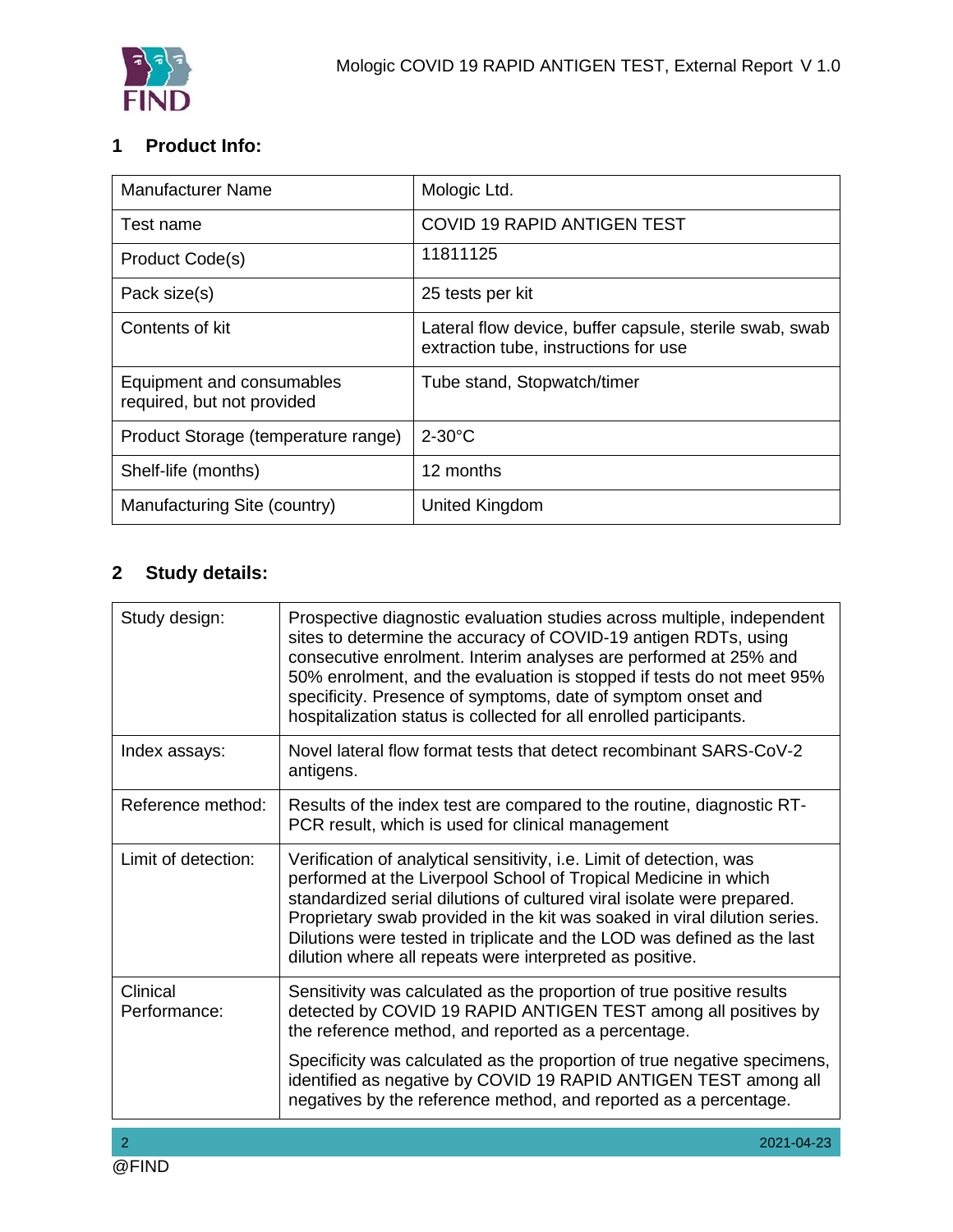

|             | The 95% confidence intervals were calculated in order to assess the<br>level of uncertainty introduced by sample size, using the Wilson's score<br>method.                                                                                                                                                               |  |
|-------------|--------------------------------------------------------------------------------------------------------------------------------------------------------------------------------------------------------------------------------------------------------------------------------------------------------------------------|--|
|             | Invalid Ag RDT results were not repeated.                                                                                                                                                                                                                                                                                |  |
| Ease of Use | A System usability survey and ease of use questionnaire assessing the<br>quality of the test, test preparation, ease of test execution, procedure<br>time, ease of result interpretation, storage conditions and perceived<br>settings of use was completed by operators and a final score out of 100<br>was calculated. |  |

## **3 Evaluation Details**

| <b>Country of Collaborator</b>               | Germany                                                                                                                                                           |  |
|----------------------------------------------|-------------------------------------------------------------------------------------------------------------------------------------------------------------------|--|
| Location of clinical site(s) (city,<br>town) | 1. Heidelberg (HD)<br><b>Berlin</b><br>2.                                                                                                                         |  |
| Health care level of site(s)                 | 1. Heidelberg: Drive-in testing Center<br>2. Berlin: Ambulatory testing clinic of Charité -<br><b>University Hospital</b>                                         |  |
| Study period (date to date)                  | 1. HD: 11-31 March 2021<br>2. Berlin: 11 March - 15 April 2021                                                                                                    |  |
| Study cohort inclusion/exclusion             | Adults able to ambulate and meeting suspect definition<br>of the Department of public health<br>Provided informed consent                                         |  |
| Sample type, antigen test                    | Nasal (AN) ( $n=645$ ) or NMT ( $n=20$ )                                                                                                                          |  |
| Reference PCR Method                         | LightMix® Modular SARS-CoV (COVID19) E-gene<br>$\bullet$<br>(Tib Molbiol)<br>$\circ$ N = 323<br>Cobas SARS-CoV-2 (Roche Diagnostics Inc)<br>$N = 342$<br>$\Omega$ |  |
| Sample type, PCR test                        | 1. HD: Nasopharyngeal swabs (oropharyngeal if<br>NP contraindicated)<br>2. Berlin: Combined<br>nasopharyngeal/oropharyngeal swabs                                 |  |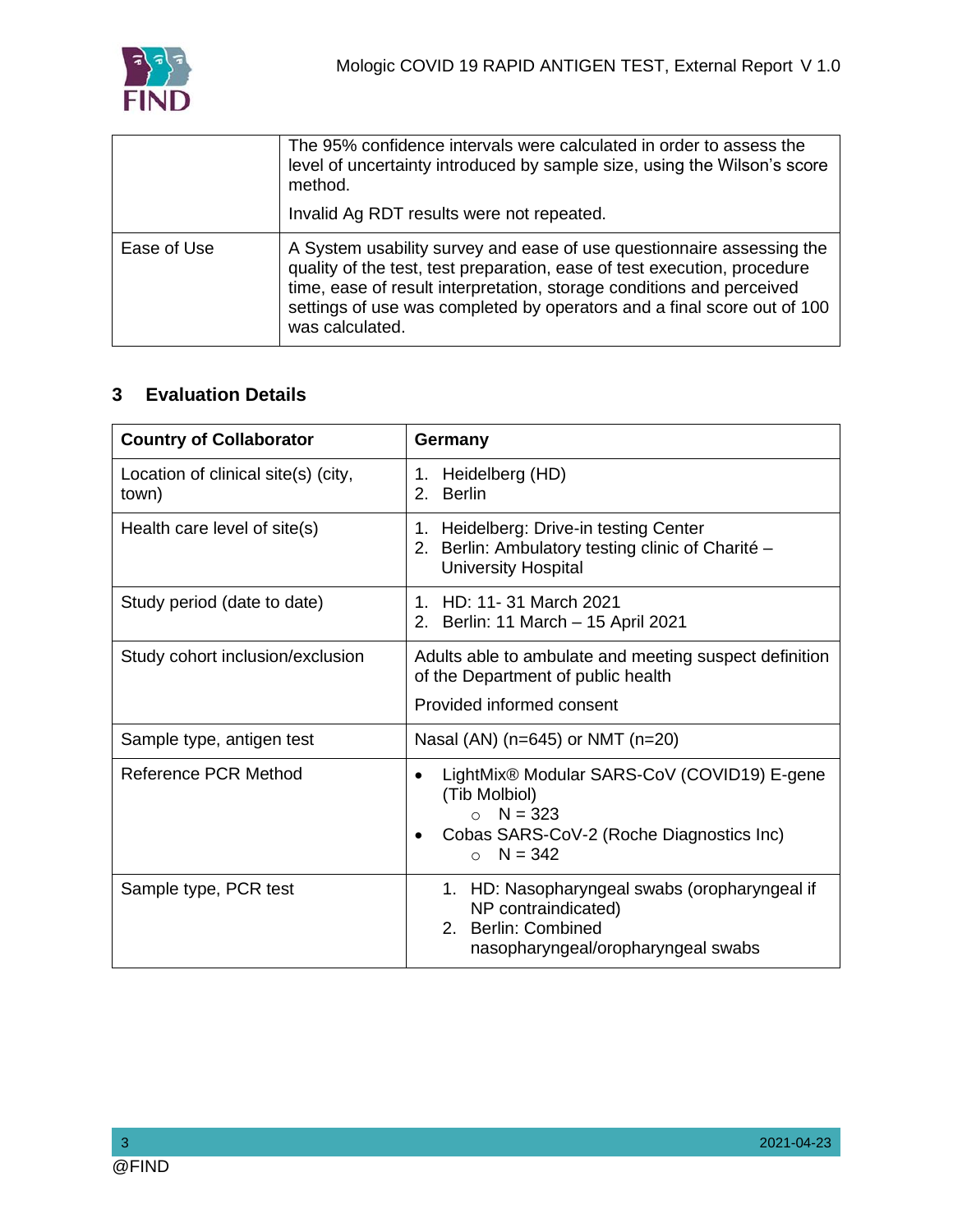## **4 Results**

## **4.1 Study Cohort**

| <b>Country</b>                              | Germany                     |
|---------------------------------------------|-----------------------------|
| Total N (valid PCR results)                 | 665                         |
| Age [mean (min-max), N]                     | 38.65 (18-78), 665          |
| Gender [%F, (n/N)]                          | $50.2\%$ , $(333/664)^1$    |
| Symptoms present [%Yes, (n/N)]              | 66.5%, (440/662)            |
| Hospitalized (n, % Yes)                     | Not applicable              |
| Days from symptom onset [median (Q1-Q3); N] | $2(1-4); 4361$              |
| Days $< 0.3$ (n, %)                         | 290, 67%                    |
| Days 4-7 (n, %)                             | 121, 28%                    |
| Days 8+ (n, %)                              | 25, 6%                      |
| Positivity [%, (n/N)]                       | 29%, (194/665)              |
| PCR Ct [median (Q1-Q3); N]                  | $20.3$ (17.82 - 22.92); 194 |
| $Ct > 33$ (n, %)                            | 5, 3%                       |
| $Ct > 30$ (n, %)                            | 8, 4%                       |
| $Ct > 25$ (n, %)                            | 27, 14%                     |

<sup>1</sup> *Age unknown for n=1; Date of symptom onset unknown for n=4*